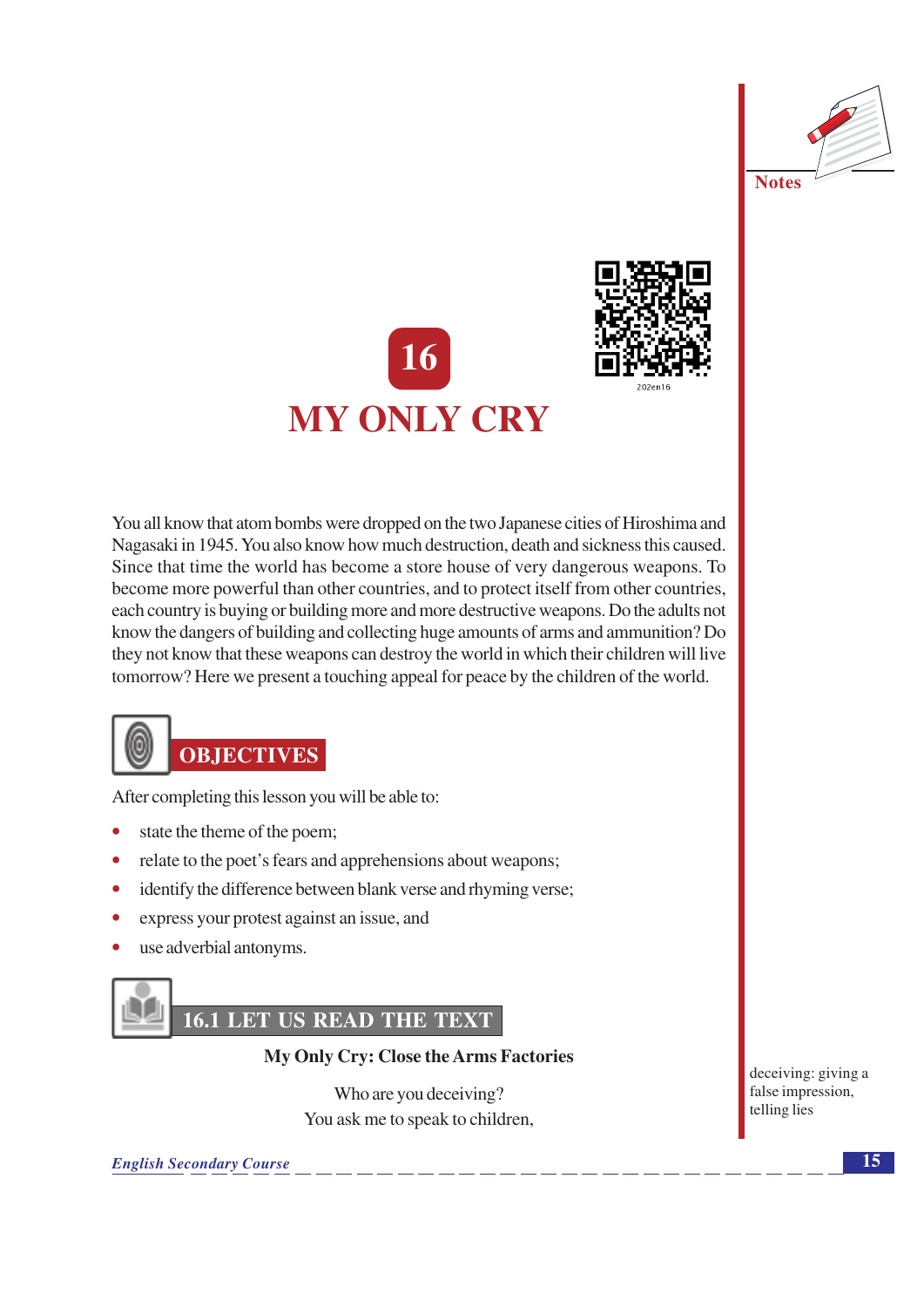#### **My Only Cry**



fellowship: companionship, friendship

taming: (here) controlling the destructive ideas of countries and people and using them for the welfare of the mankind

right-wing politics: a political ideology that promotes and supports a rigid and traditional social order

left-wing politics: political ideology that promotes the rights of the underprivileged and weak sections of society

essentially: fundamentally, basically

veil: a covering, a curtain

but I shall also address you, the grown -ups. I am still a child, I don't know how to lie like you. All the children of the world, oh adults of the world, Could not rebuild what you destroy. A better world won't be able to be rebuilt without you, the adults.

You know that our cries are useless. in a deaf world. Now, my friends, let's not talk of friendship, Peace and fellowship, these words should be spoken by adults.

Enough promises. Enough waiting. Come everyone, ask them to stop making arms, to stop making wars break out, to stop telling lies.

> Listen, listen carefully: we are sick, you are sick; but we are here.

> So, in your name, we children, we ask them: "Close your arms factories" and think about taming the winds."

Right-wing politics matter little to us, we are children. Left-wing politics matter little to us. Our life is essentially affection But, through your fault, a veil of dust lies over it.

- Leila Ibrahim Semaan

**English Secondary Course**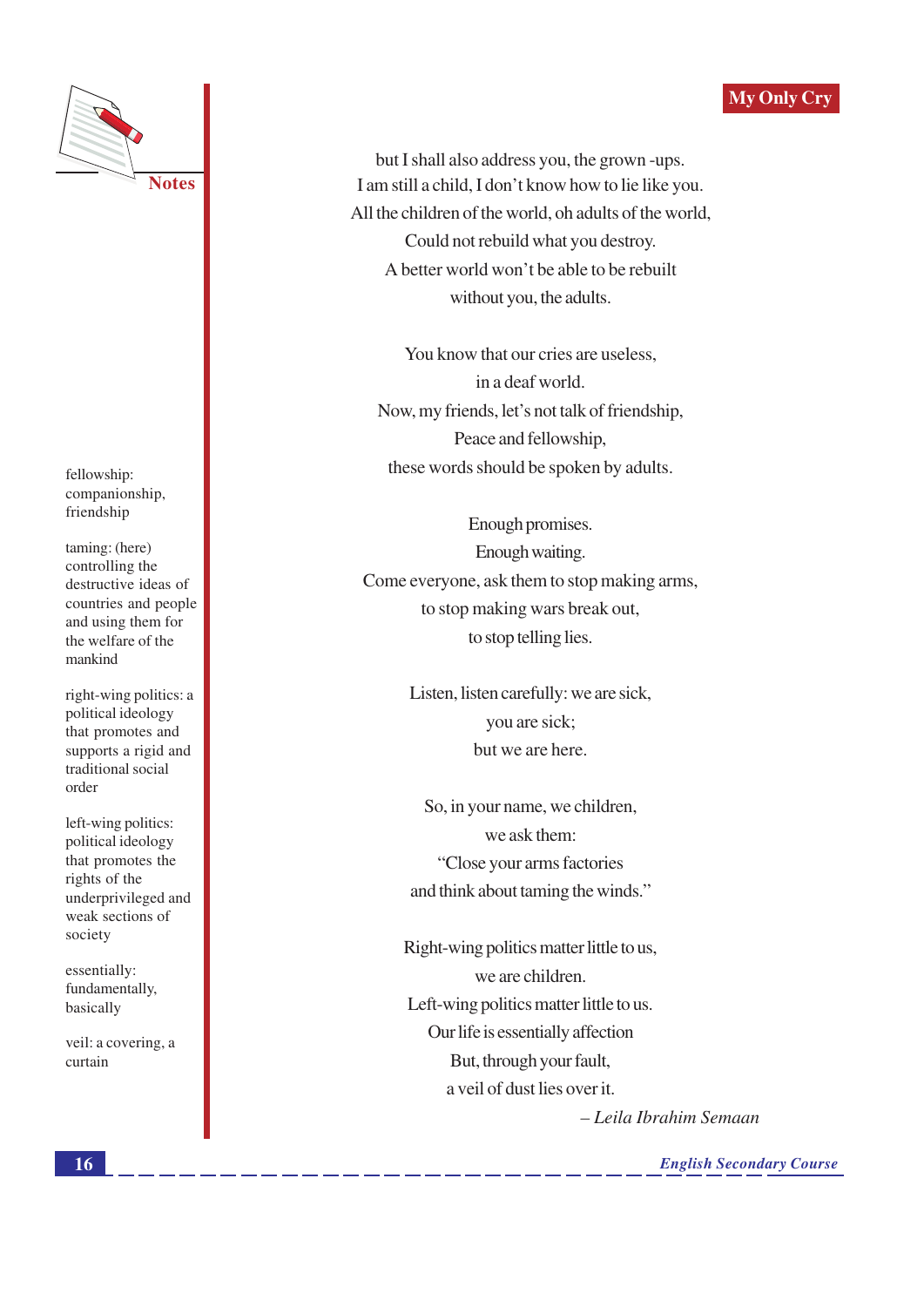### **16.2 LET US UNDERSTAND THE TEXT**

#### **16.2.1 PART 1**

Can you hear the cry of helplessness of the child, who speaks for all the children of the world, to grown-ups who have created destructive weapons? The child says that the children will have no future if the adults continue to produce deadly weapons. Arms and ammunition put humanity in serious danger. The poem talks of the fears and worries to which the adults pay no attention or which they simply dismiss with their lies. Can you guess the lies? The lies are usually – "No, we will not use arms against anyone. The world is safe. There is no need to worry." The child desperately repeats that the grown-ups must stop destroying the world but he finds that they don't listen to him. The problem is that only the adults can build a better world, but it is the adults who are destroying it. It does not make much difference when the children speak of peace, friendship and fellowship. It is the adults who should understand the importance of peace and friendship in the world.

In this unit the child is pleading to the grown ups. Mark the use of pronouns. The poet refers to people only by pronouns. For clear comprehension, you need to know who the pronoun is referring to in each stanza.

**L**stanza

 $You$  - adults

II stanza

You - children of the world

 $our$ -children including the child who is speaking

**III** stanza

*them* - adults and arm makers

The child knows the truth and tells the truth, whereas the adults know the truth but hide it with their lies.



- 1. Why does the child want to speak to grown-ups about the arms factories?
- 2. Who are the adults deceiving?
- 3. Why does the child feel helpless?

#### **English Secondary Course**

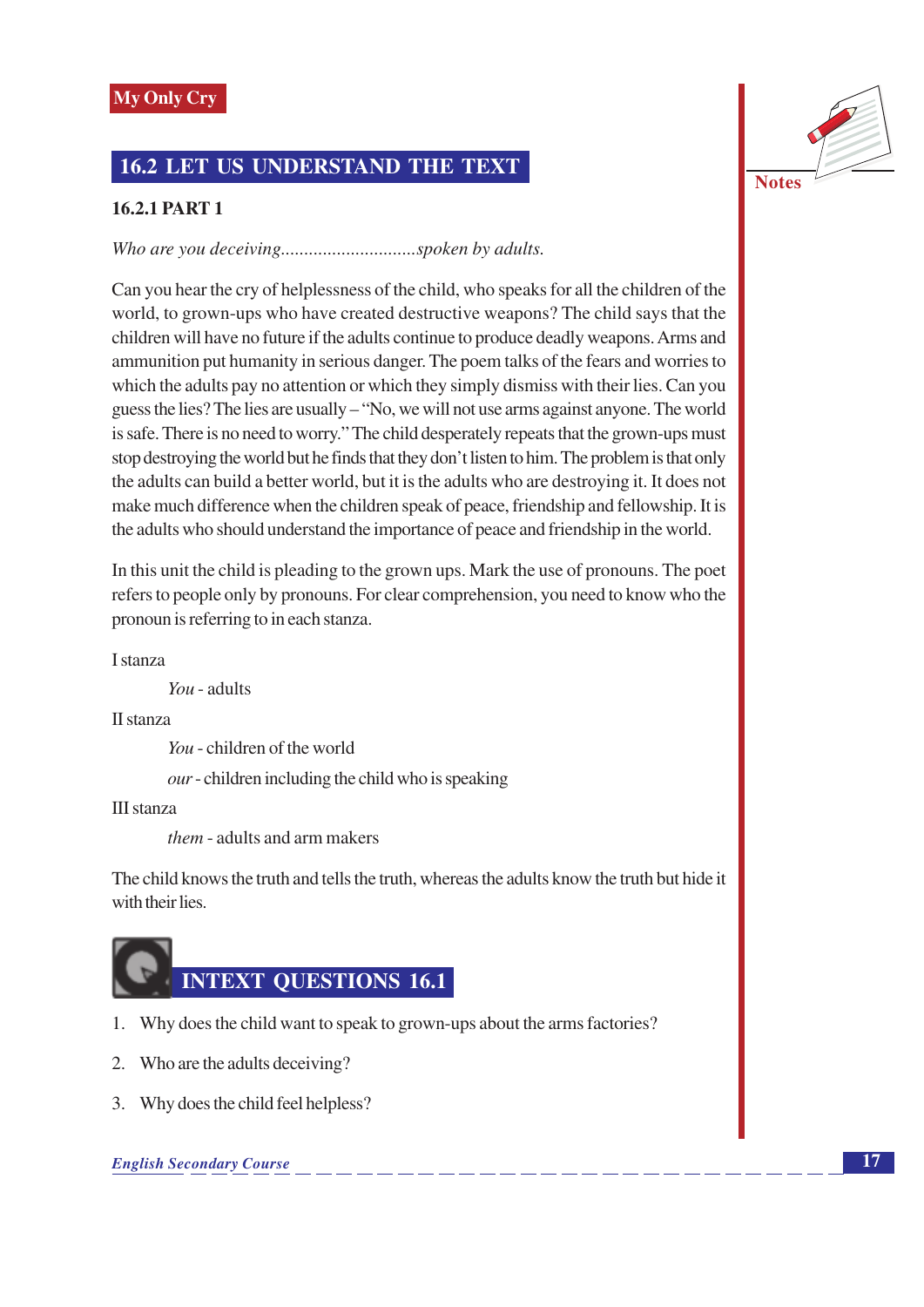

- Who does the child call 'my friends'? Choose the correct option from the ones given 4. helow:
	- children
	- adults
	- both
- 5. Why does the child want the adults to talk of peace and fellowship?
- 6. Why does the child call it a deaf world?

**DO YOU KNOW** 

- The nations that possess nuclear weapons are referred to as the Nuclear Club.  $\bullet$
- These nations are the USA, Russia, the United Kingdom, France and China.  $\bullet$
- The nations that have conducted nuclear tests are India, Pakistan and North Korea.  $\bullet$
- Concerned with the safety of the world, the Non Proliferation Treaty (NPT) was signed on March 5, 1970.
- Currently there are 189 nations which have signed the Non Proliferation Treaty.
- By signing the NPT a nation agrees that it will:
	- not transfer nuclear devices or technology to other nations
	- not use nuclear weapons except in response to a nuclear attack
	- use nuclear technology for peaceful purposes only



The adults know the dangers of arms yet they ignore them. They use arms - smaller arms to settle small disputes within the family, in the neighbourhood. In villages people often wound or kill each other over issues which can be settled amicably. Get together with other boys and girls of your area/village. Invite the adults to a common place for a discussion.

Take care that during the discussion you do not behave like an advisor or preacher of peace. You may politely steer the discussion in the right direction.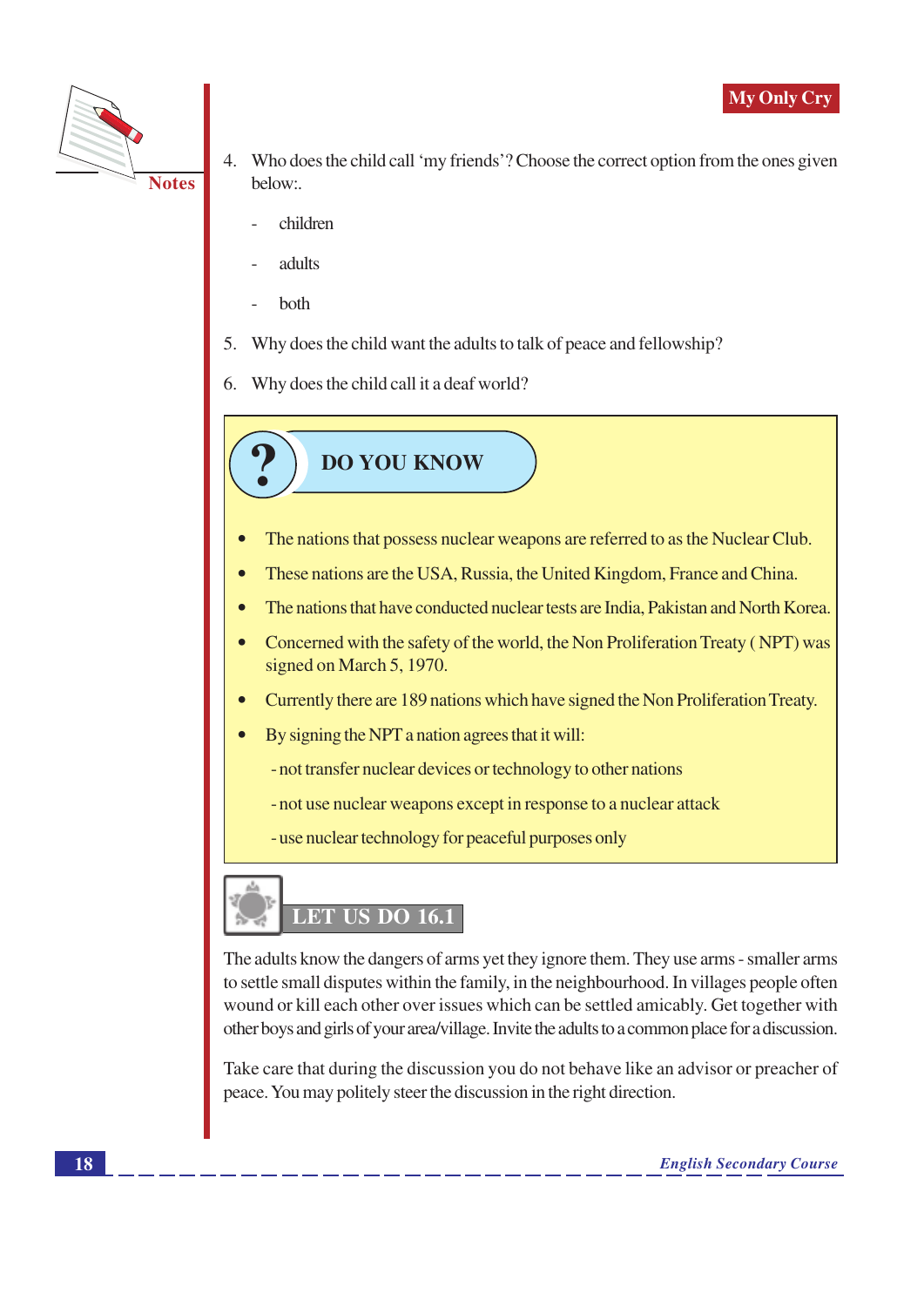#### **16.2.2 PART 2**



The child is tired of waiting for the adults to keep their promises. He wants adults to stop making promises which they do not want to keep. He calls upon everyone—the children and the adults, to join in the protest against arms factories and arms makers. He asks the arms makers to stop producing weapons and to work to stop wars.

In this unit the poet uses the pronouns *them, we, you, your* and us to refer to arms makers, all the children including himself, and the adults. In the fourth stanza while talking to the adults, he uses 'them' instead of 'you' to separate the arms makers from other grown- ups who feel like him. In the last stanza the child talks directly to the arms makers and addresses them as 'vou'.

In the first unit we see the child pleading but in the second unit we find him talking to the arms makers directly. Is the poet suggesting that when pleading does not help we should take upon ourselves the responsibility of asserting what is right?

The poet says that the children are not interested in any politics or any party because politics divides people, creates hatred and leads to wars and destruction.

You have seen that the poet is using the same pronoun for different people in different lines.

There is a continuous shift in reference points of pronouns. For example:

In the fourth line You is for adults.

In the fifth line  $You$  is used for children.

Why does he do so?

It is to make you feel the presence of other characters in the poem, although it is only the child who speaks throughout when the child uses the pronoun You, for other children, adults and arm makers, we feel as if he is turning and talking to each of them.

# **INTEXT QUESTIONS 16.2**

Pick out the lines that show that the child is desperate for a change.

- 1. State the three things that the child wants everyone to stop doing.
- 2. Who are 'we' and 'you' in 'we are sick, you are sick'?
- 3. What is the essential need of the child?
- 4. Who does the child hold responsible for depriving him of this essential need?

#### **English Secondary Course**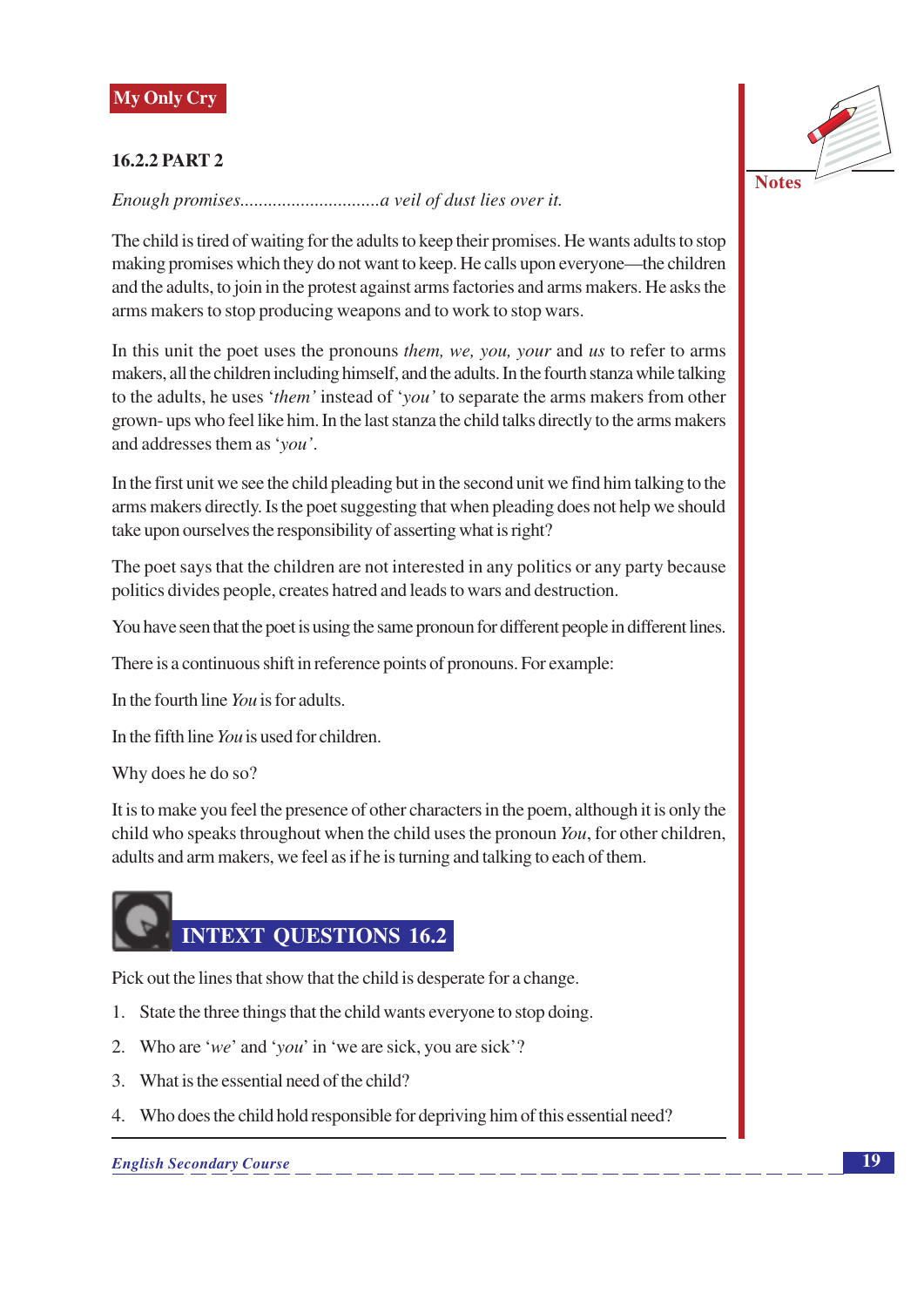

# **16.3 APPRECIATION**

When you read this poem, do you miss the usual rhyme and jingle of a poem?

The lines in this poem do not end in similar sounds. The sound at the end of each line is different from the sound at the end of other lines.

This is so because the poem is in blank verse.

Blank verse or a poem written in blank verse consists of unrhymed lines but it has a singular pattern of movement. It has a regular rhythm of its own.



In the Peace Park of Hiroshima, one of the cities which suffered a nuclear attack in 1945, there stands a statue of a little girl holding a golden crane with the inscription...

"This is our cry. This is our prayer. Peace on Earth."

The statue was inspired by Sadako Sasaki, who was two years old when Hiroshima was bombed. When Sadako was twelve she got leukaemia, also known as the 'atom bomb disease'. Sadako's friends reminded her of a Japanese belief that if she folded ten thousand paper cranes, she might live. Sadako died before she could complete the task. Her friends raised money to build a memorial for all the children who had died due to the atomic attack.





Form a club. Prepare and perform in your area/village a *Nukkad Natak* about how nuclear weapons are a threat to humanity



# **16.4 LET US LEARN GRAMMAR**

#### **Adverbs**

Read the sentences given below:

Listen, listen carefully.

Life is essentially affection.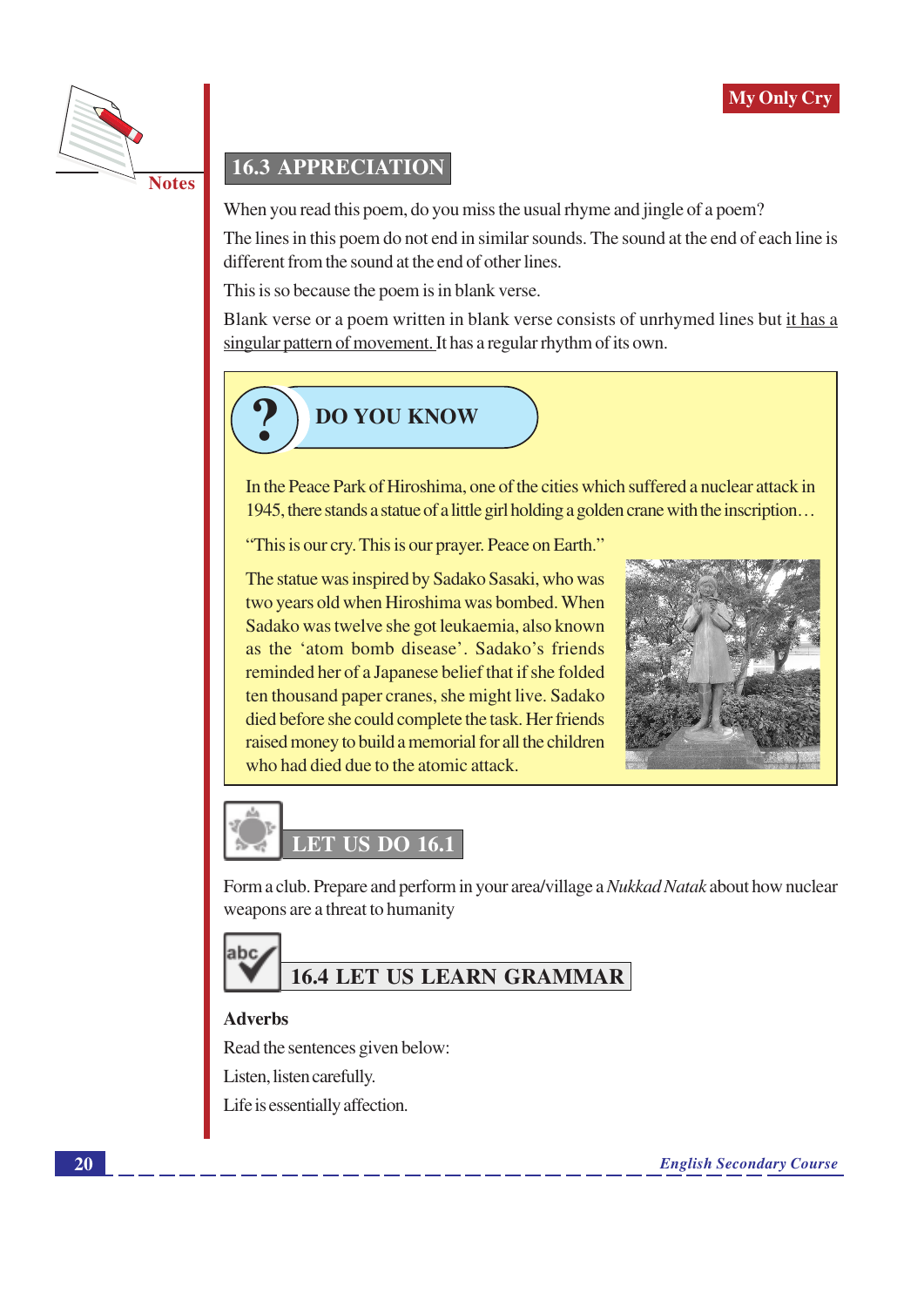#### **My Only Cry**

The words 'carefully' and 'essentially' are adverbs. An adverb is used to describe a verb, an adjective or an adverb.

Adverbs generally end in 'ly' but all words ending in 'ly' are not adverbs. For example, words like *lonely* and *friendly* end in 'ly' but are not adverbs. They are adjectives.

Some adverbs have no particular form. Look at the examples:

well, fast, very, never, always, often, still

Like other words adverbs also have their antonyms. These are called adverbial antonyms. For example the antonym of the adverb 'carefully' is 'carelessly'.

#### **Exercise**

- 1. Fill in the blanks with the adverbial antonyms of the words given in brackets.
- 
- visit the Taj Mahal in Agra. (seldom) (b) Tourists—
- 
- 
- 
- 2. Replace the underlined adverbs with their antonyms in the sentences given below without changing the meaning and the tense of the sentences. One sentence is done as an example.
	- If you do not work willingly, you can not succeed.

If you work unwillingly, you cannot succeed.

- (a) Seema did not accept the job happily.
- (b) The child did not break the window intentionally.
- (c) We should not speak impolitely.
- (d) My friend is not well.
- (e) You should never use bad construction material to build your house.



A. Write a formal letter of appeal to the Prime Minister asking him to ensure that nuclear energy is used for constructive and peaceful purposes in the country.

**Hint:** When you write an appeal you should keep the following points in mind:

clearly state the issue

**English Secondary Course** 



**Notes**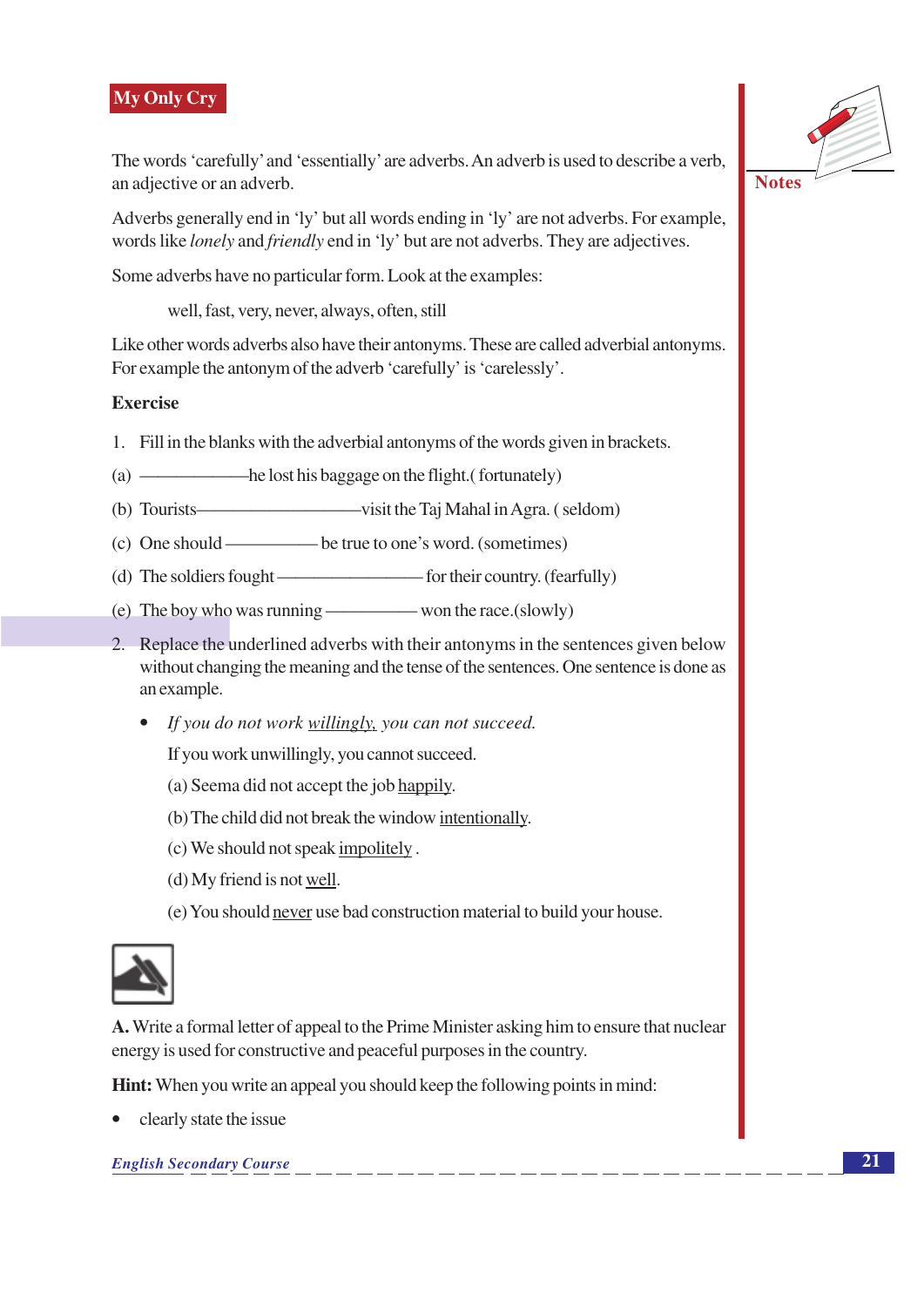

- mention the reasons for your appeal
- make a polite but firm request

Note: Refer to the lessons A Tiger Comes to Town – II or A Prayer for Healing for tips on how to write a formal letter.

**B.** All energies, atomic or nuclear are meant to promote better livings why do we use them for destructive purposes? Discuss with your friends and state the reasons in 30-40 words.



# **WHAT YOU HAVE LEARNT**

The world is destroying itself by making more and more dangerous weapons. The adults disregard their responsibility to save the world and keep it secure for future. The frequent appeals of peace-loving people to stop the race for destructive nuclear power have fallen on deaf ears. It is time to stop believing that the possession of destructive weapons makes us safe. Weapons kill. Weapons destroy. Weapons have the potential to destroy everyone including those who make them. Energy should be harnessed for peaceful purposes to promote human welfare.

# **TERMINAL QUESTIONS**

- Answer the following questions:  $\mathbf{I}$ 
	- 1. How is the world of children different from the world of adults? State in about 50 words.
	- 2. What do you think the poet means by the given phrases? Choose the correct answers:
		- 'think about taming the winds' means- $(a)$ 
			- check the storms which cause damage/war.
			- subdue and control natural calamities.
			- use wind for energy.
		- $(b)$ 'through your fault' means-
			- the fault of all adults
			- the fault of arm makers
			- the fault of right and left wing people
		- $(c)$ 'a veil of dust lies over it' means—
			- our life is under the dust left by gun powder and other explosives.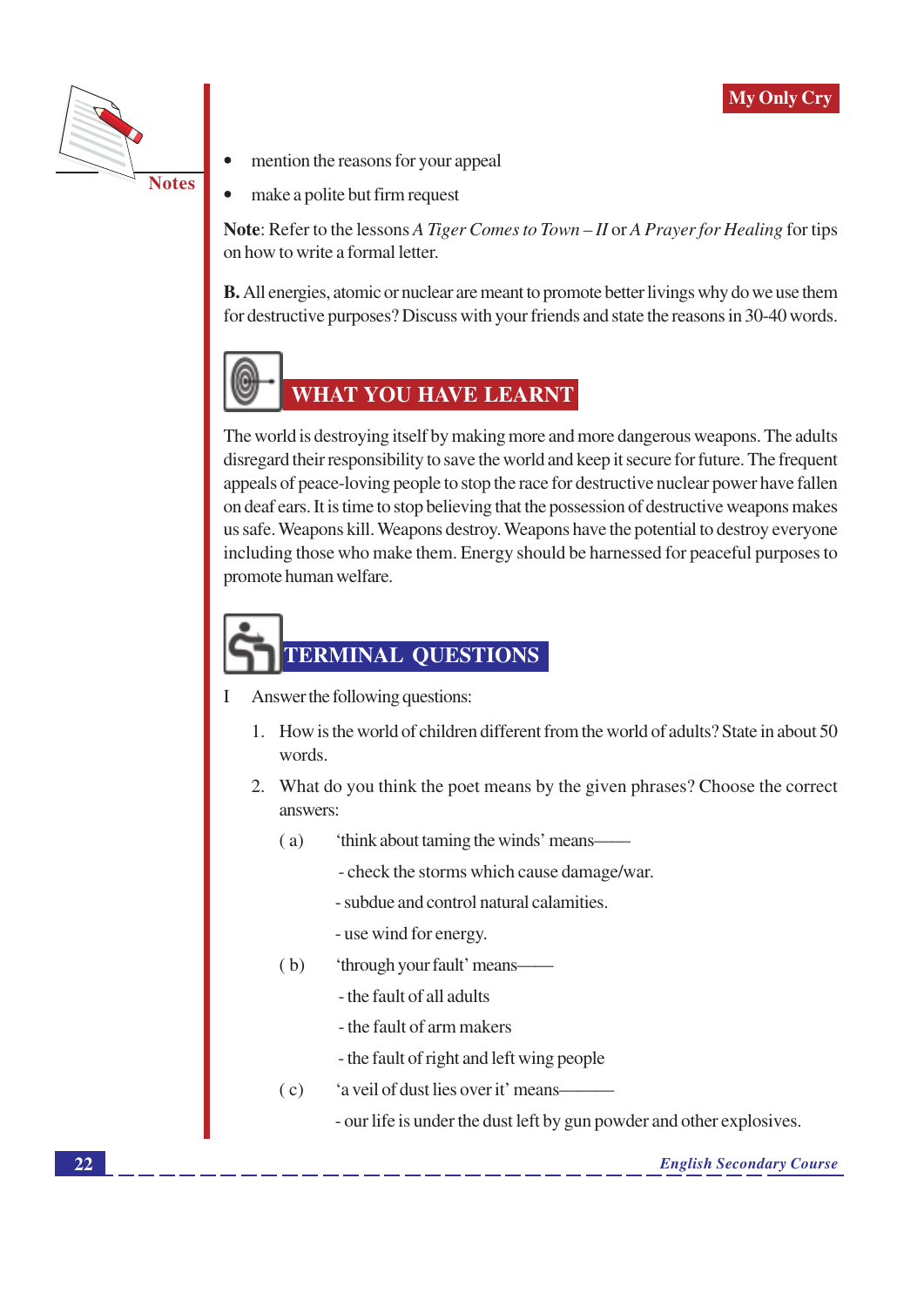

- our lives are under the threat of weapons.
- our lives are buried under dust and dirt
- 3. Who can build a better world?
- 4. State in about 50-60 words the theme of the poem. How is it relevant in the modern world today?
- 5. Read the poem once again and answer questions about the following points:
	- is there a rhyme scheme in the poem?
	- do all the stanzas have the same number of lines?
	- are all lines equal in length?
		- do all the stanzas have a similar pattern of long and short lines?

Based on your answers to the above questions, state in a few lines your observations about blank verse.

6. Why has the poet chosen a child to voice his concerns?



#### **16.2.1 PART 1**

#### **INTEXT QUESTIONS 16.1**

- 1. The child wants to speak to grown-ups because the grown ups are building arms which threaten the world, and only the grown ups can bring about a change in the world.
- 2. The adults think that they are deceiving children but actually they are deceiving themselves.
- 3. The child feels helpless because children alone cannot change the situation. They need the help of adults, but the adults do not realize that they are destroying the world by making arms. Instead they deceive the children and themselves with lies.
- 4. The child calls other children 'my friends'.
- 5. The child wants the adults to speak about and discuss peace and fellowship so that they may understand how important these ideas are for the world.
- 6. The child calls it a deaf world because it doesn't hear his cries.

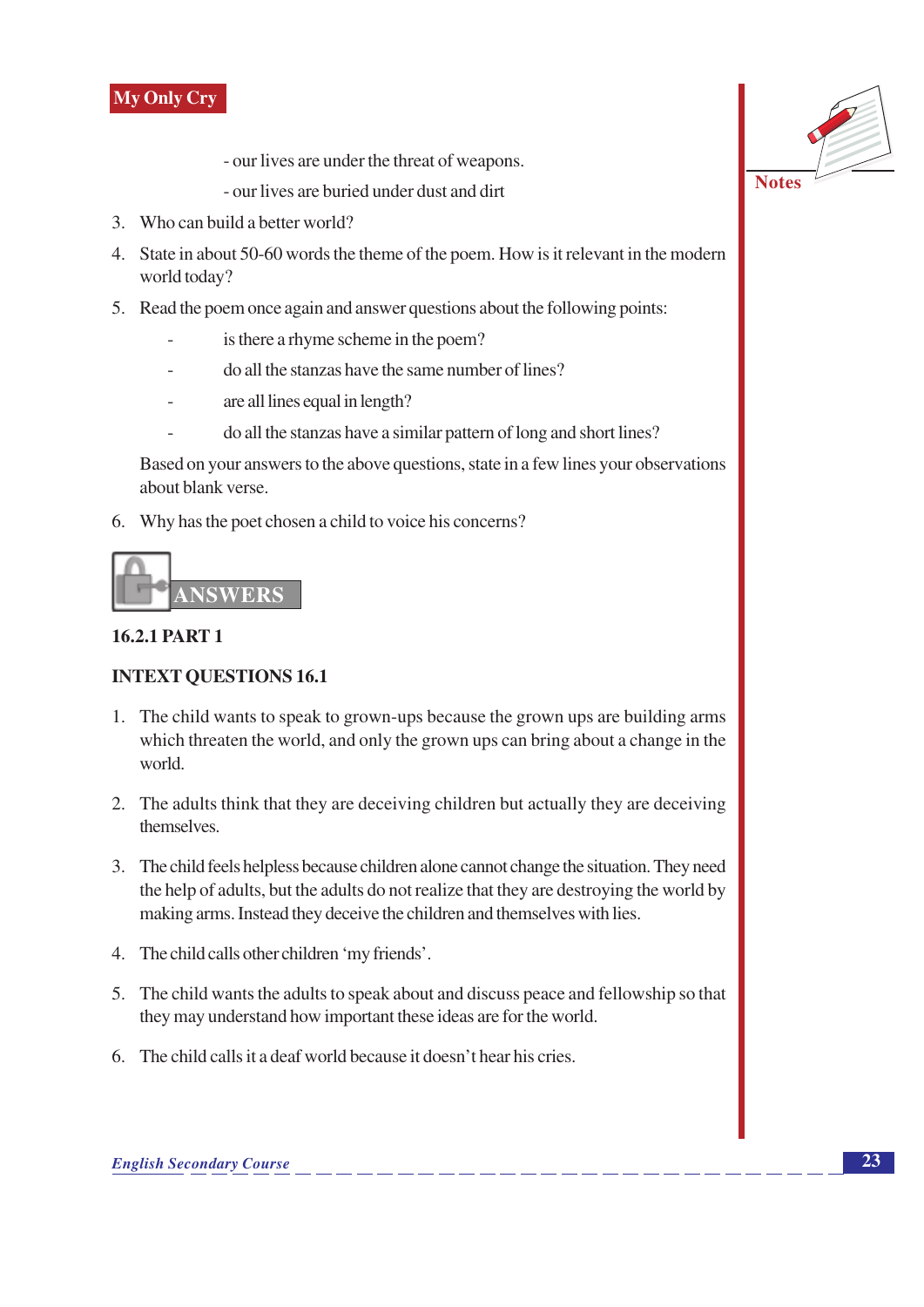



# **16.2.1 PART 2**

### **INTEXT OUESTION 16.2**

- The child wants everyone to:  $1.$ 
	- stop making arms
	- stop making wars break out
	- stop telling lies
- 2. We means children and you is used for adults.
- 3. A world in which there is peace, love and friendship is the essential need of the child.
- $\overline{4}$ . The child holds the adults responsible for depriving him of his essential needs.

#### **16.4 LET US LEARN GRAMMAR**

- 1. a., Unfortunately
	- b. often
	- c. always
	- d. fearlessly
	- e. fast
- 2. a. Seema accepted the job unhappily.
	- b. The child broke the window unintentionally.
	- c. We should speak politely.
- d. My friend is <u>unwell</u>.
- You should always use good construction material to build your house. e.

#### **TERMINAL QUESTIONS**

 $\mathbf I$ 1. Individual responses.

> Suggested response: The world of children is a world of love and innocence. Children do not tell lies. They are not involved in political rivalries. They want love and affection. They want peace in the world. In times of peace the world is safe for everyone. In times of peace we can work to make the world better for children. Adults tell lies and make war to acquire power over others. For adults peace and friendship are words which can be used to hide and cover up their destructive activities.

 $\overline{2}$ (a) subdue and control natural calamities

(b) the fault of all adults